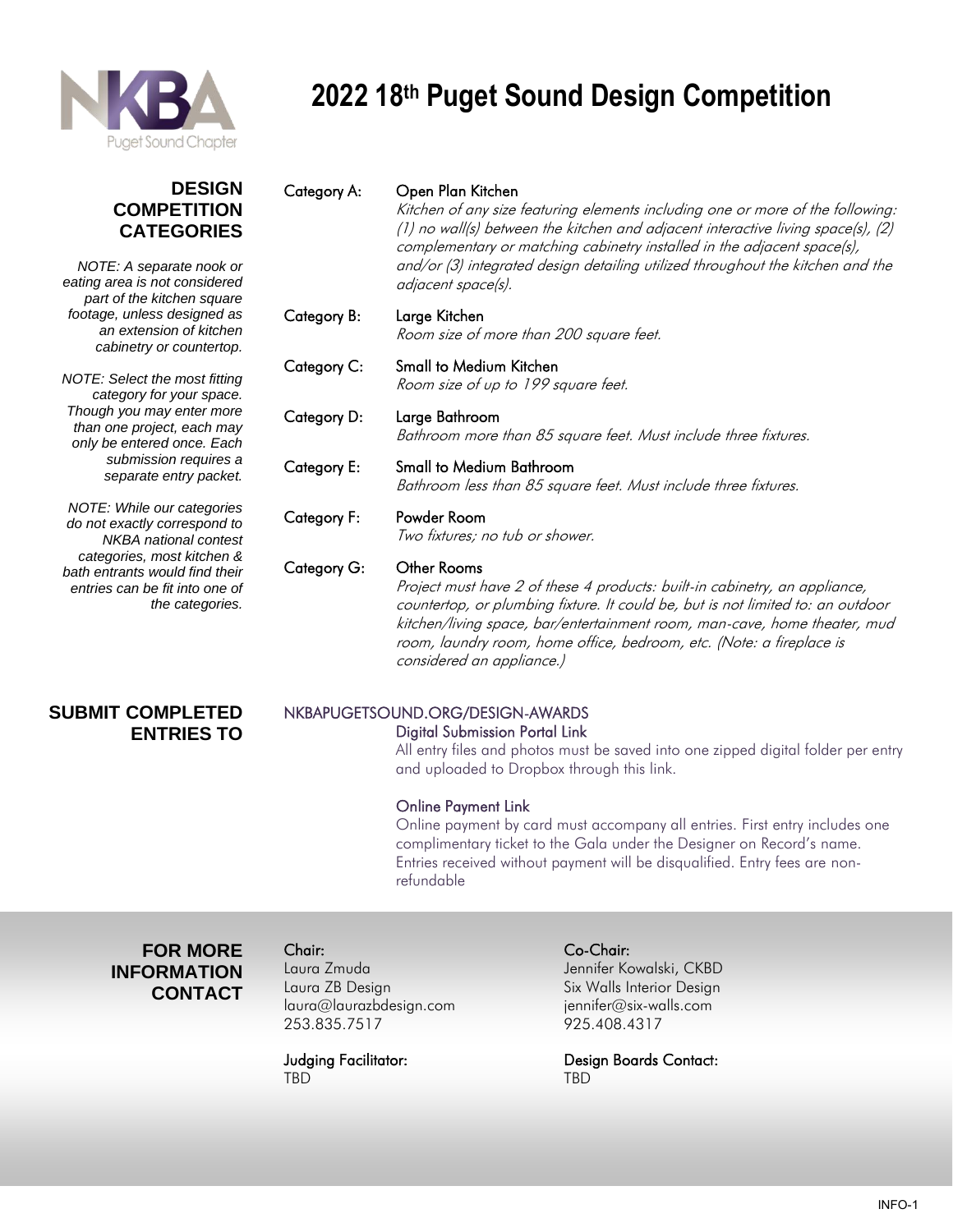

#### **JUDGING CRITERIA**

The competition entries will be scored on the following areas:

- $\Box$  Creativity and aesthetics shown in the design solution.
- □ Execution of clients' requests.
- □ Safety and Ergonomics as defined by the NKBA Planning Guidelines. You may purchase the NKBA Planning Guidelines in two different ways:
	- Under \$5 for an app! [https://itunes.apple.com/us/app/national-kitchen-bath](https://itunes.apple.com/us/app/national-kitchen-bath-association/id515073899?mt=8)[association/id515073899?mt=8](https://itunes.apple.com/us/app/national-kitchen-bath-association/id515073899?mt=8) Under \$20 for a copy in print. <http://www.wiley.com/WileyCDA/WileyTitle/productCd-1119216567.html>

NKBA Graphics and Presentation Standards (see INFO-5&6 stating the required presentation standards).

To ensure impartial judging, all entries will be evaluated and scored by a panel of NKBAcredentialed designers from another Chapter using a point worksheet. For an example of the blank score cards, see INFO-7 & 8. Actual scorecards will not be released.

Judging Round One: The pass/fail "lightning round" looking for safety issues. Design solutions are expected to follow suggested NKBA guidelines. If a unique solution is put forward to satisfy a specific request made by the owner, it must be made obvious in the entry documentation.

Judging Round Two: All the judges look at all the photos of the entries in a category. We then use a no-comment scoring/ranking process to cull out the top five, based upon creativity and aesthetics.

Judging Round Three: Scoring per the Judges Scoring Sheet, which includes following NKBA graphics and presentation standards.

#### **COMPETITION JUDGING**

Judging will be completed by June 2022. Winners will be announced at our special Awards Gala in August (see below for more information). Judges notes will be available upon request AFTER the Awards Gala.

#### **GALA AWARD EVENT**

The Design Competition winners will be announced at a grand Gala Award Event, to occur on Friday August 12<sup>th</sup> at W Hotel (Lincoln Square S) in Bellevue.

This event will be our Chapter meeting for August. All competition entries will be displayed for viewing. Be sure to attend to accept your award (you might win!) and view the incredible talents of the design professionals in our chapter!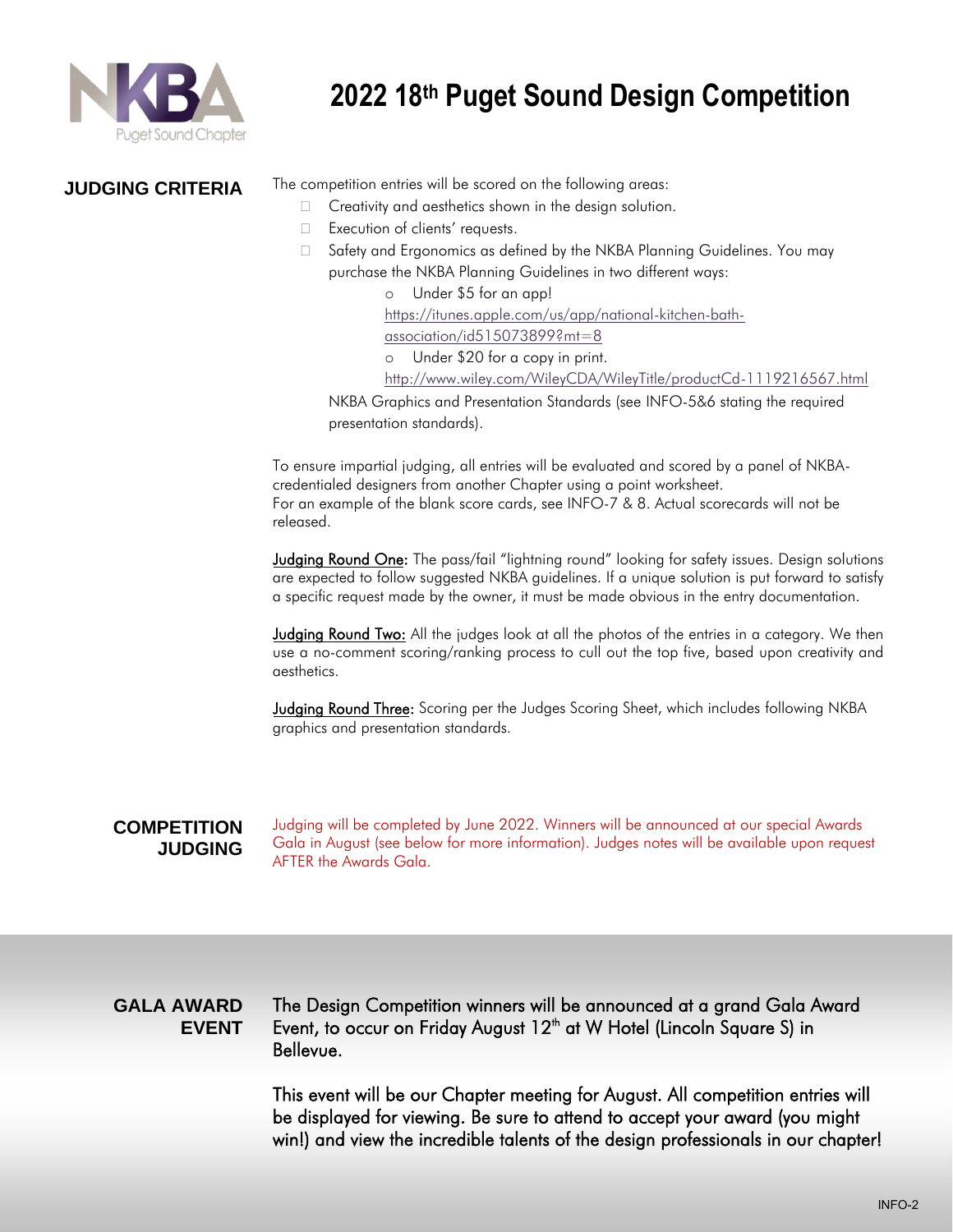

#### **AWARDS**

- $\Box$  Awards are to celebrate the winning designs and designers, as well as appreciate the relationship between the designer, co-designer, builder, architect or other tradesperson who may have been a big part of the project. Information for persons recognized will be taken directly from the entry form. Each winning project may receive up to two awards, though some projects may only require one.
- □ All professionals listed on the entry form must be current NKBA Puget Sound OR Olympic West Sound Chapter members in good standing at the time of entry. Non-NKBA members will not be promoted.
- n.  $\mathsf{s}^{\mathsf{st}},$  2 $\mathsf{nd}$ , and 3 $\mathsf{rd}$  place winners will be selected for each category.
- $\Box$  There will be one esteemed President's Award winner selected as the best of the best, overall project.
- $\Box$  There will be a few Honorary Awards presented at the Gala. These may include titles like "Most Innovative Use of Materials", etc. The Honorary Awards are judged by sponsor representatives, considering aesthetic features only. There is no scoring, but rather discussion until consensus of opinion is reached. No additional entry required. To be considered, include before pictures and any extra professional detail shots of special products, design features, craftsmanship or custom details.

#### **COMPETITION RULES AND ENTRY REQUIREMENTS**

- $\Box$  "Project" refers to a room or space (ex. Your project may have been the whole main floor including kitchen, bath, and bedrooms. One could enter separate categories for the kitchen, bath, and potentially the "other rooms" category).
- All design projects must have been completed within two years prior to March 2022.
- $\Box$  Projects submitted must not have been published in local or national consumer publications, entered or won in previous Chapter design competition. Website or local advertising is allowed.
- $\Box$  All applicable sections of the entry form must be completed, including company and designer info. All required signatures must be obtained.
- $\Box$  All plans and drawings must be clean, easy to understand and professionally presented. All plans and drawings for the completed project must meet NKBA Graphics and Presentation Standards, and be presented in scale of either  $1/4''$ ,  $3/8''$  or  $1/2'' = 1'$ - 0". Scale must be noted on the plans.
- $\Box$  Drawings must be black lined originals, may be hand or computer-generated drawings, clean photo copies, or blueprints.
- $\Box$  No color may be used on any of the drawings.
- $\Box$  NO FIRM, CLIENT, LOCATION, OR DESIGNER IDENTIFICATION OF ANY KIND MAY APPEAR ANYWHERE ON THE FLOOR PLANS, PHOTOS OR DRAWINGS, NOR ON THE ENTRY ENVELOPES.
- $\Box$  You may enter multiple projects, each with a separate entry packet.

#### **PHOTOS**  $\Box$  Digital photos and documentation required on USB / flash drive at the time of entry. (See Entry Contents Checklist for details.) Digital photos required to be a minimum of 300dpi and at least 8.625" x 11.125" to be considered for magazine publication.

- □ The NKBA Puget Sound Chapter will retain non-exclusive rights to all photography for future promotional, magazine editorial, public relations and education purposes.
- Quality "after" photographs must be submitted (professional photos strongly recommended), resolution minimum of 300dpi and at least 8.625" x 11.125". Please submit photos that clearly and adequately represent the quality of your project.
- Include "before" photos and any detail shots of special products, design features, craftsmanship, or custom details. "Before" photos are not a requirement for entry.
- $\Box$  There must not be any people in the photos (before or after). They may be blurred out by the entrant as necessary.

If any materials are omitted or if the required criteria are not met, the entry will be disqualified. To avoid disqualification, please adhere closely to all competition requirements and guidelines.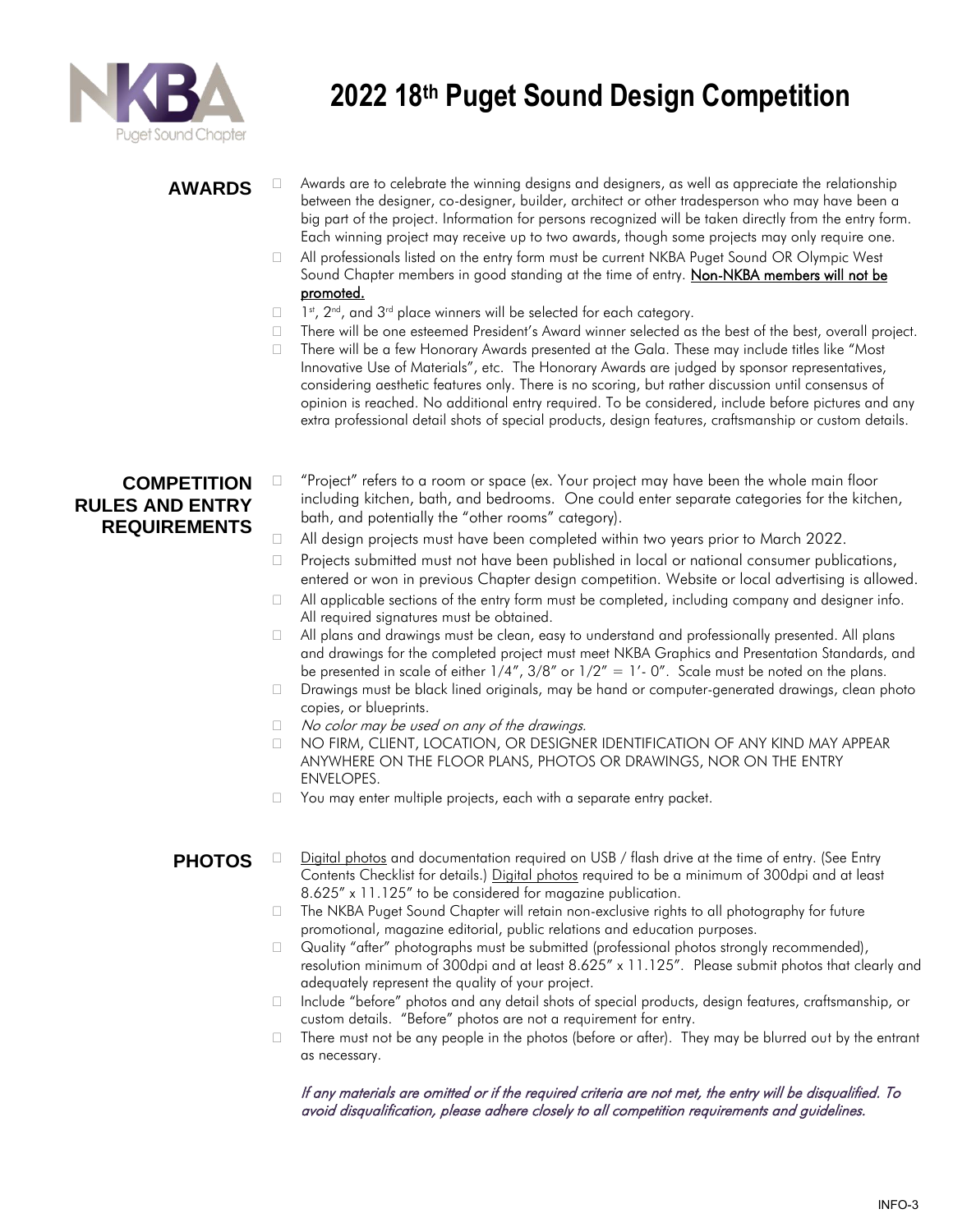

## DESIGN STATEMENT GUIDELINES

#### DESIGN STATEMENT REQUIREMENTS FOR BOTH 1 & 2

- All design statements must be typed.
- Give your entry a name (ex. "Traditional Charm", "Modern Elements", etc.). Please show this project title on every document included with the entry packet.
- DO NOT include any identifying member information such as client name or location, and business name or location.

#### 1. PROJECT OVERVIEW

• 100 word maximum "in your own words" description; bulleted or essay format. Describe the project how you would like it to be announced if it is a winner; highlighting your favorite details in 100 words or less.

#### 2. DESIGN NARRATIVE

Explain your project in a descriptive, 200-400 word **bulleted statement** that outlines client needs and objectives, design philosophy, challenges, solutions, and special features.

#### LIST OF HIGHLIGHTS

Using references below, create a bulleted list, which provides a brief overview of your project:

• Objectives – Outlined criteria to be met by your design solution.

Examples:

- o Casual dining for large family
- o Contemporary tastes of clients
- o Better traffic flow
- Design Challenges Describe fixed elements and special requirements that aren't obvious to the viewer/judge from looking at your photos/drawings. Do you have an appliance placed in what could be considered an unusual position? Explain that. Judges won't appreciate a condition or limitation that affected your design layout unless you explain.

Examples:

- o Design space around existing air ducts
- o Include client's antique lighting
- o Incorporate collection of rare pottery
- o A client's physical limitation or cultural/religious requirement
- **Design Solutions** Describe how you solved the challenges.

Examples:

- o Created built-in shelving between air ducts
- o Selected palette complimentary to antique lighting
- o Custom lighting to spotlight pottery display
- Maybe you "borrowed" square footage from a hall closet to enlarge the hall bath
- Special Features Highlight design elements that are unique, memorable, or a functional solution in the design. Examples:
	- o Dual counter heights to meet needs of clients
	- o Repurposed wood flooring
	- o Recycled glass tile backsplash
	- o Built-in recycling and compost
	- o Budget
	- o Social Impact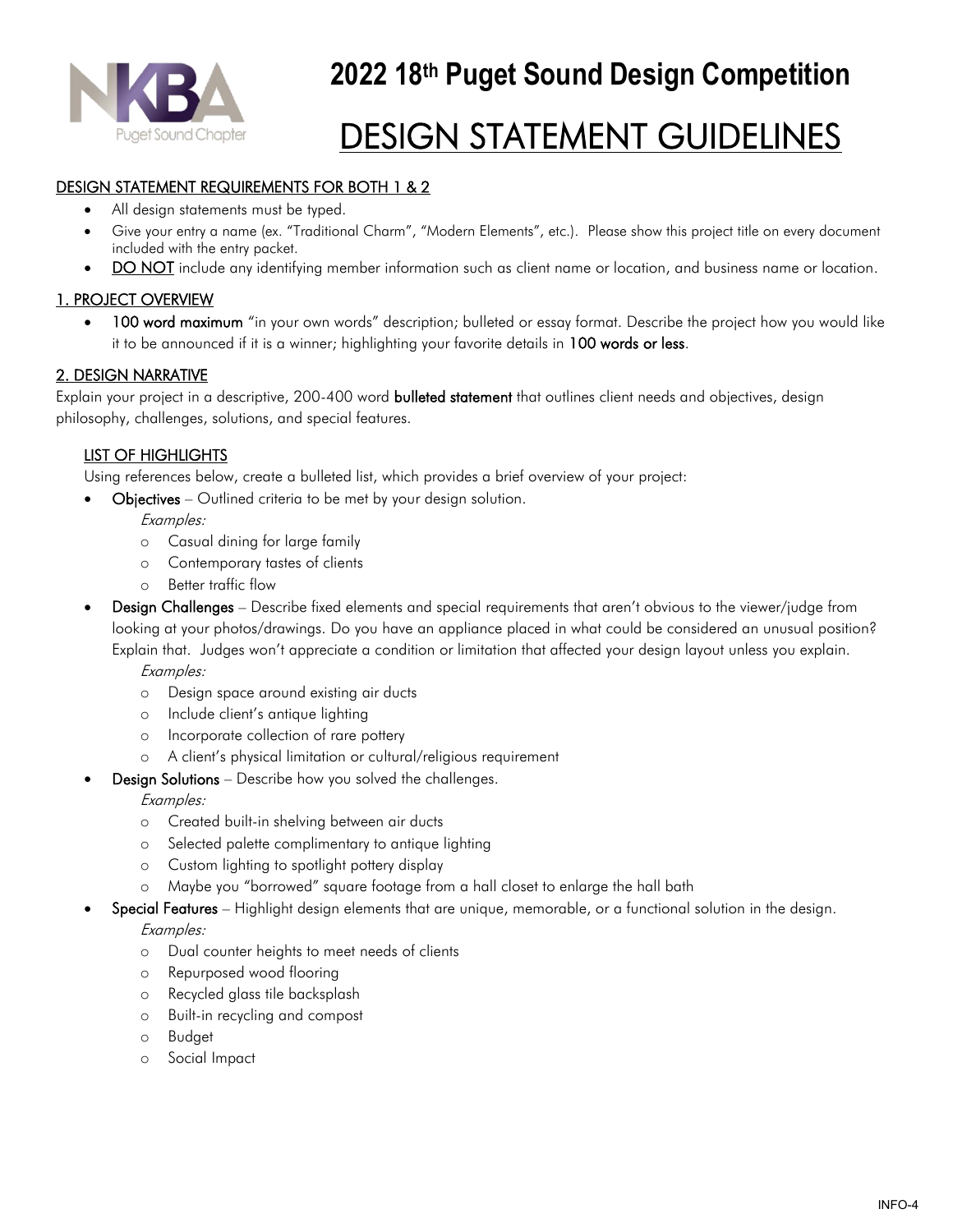

# NKBA GRAPHICS & PRESENTATION STANDARDS (pg 1)

#### (Recommended unless stated as Required)

#### **LETTERING**

- Title block lettering is largest
- Titles within the drawing are  $2<sup>nd</sup>$  largest (1/4")
- List of specifications, symbol descriptions, nomenclatures, and dimensions (1/8"-3/16")
- Notes are never less than 1/8"

#### LINES

- Solid lines are for: wall cabinets, tall cabinets, and counter tops
- Hidden lines (short dashes) are for base cabinets
- Witness lines begin 1/16" outside objects and extend 1/16" past dimension line
- Center lines are:
	- o Series of 1 long and 1 short dash
	- o Lighter and thinner than object lines
	- o With CL symbol at the top/beginning
	- o \*\*Required for fixtures, lighting, plumbing and appliances\*\*
- Dimension lines are thin lines
- Breaklines are same as object lines with a  $\overline{\mathscr{V}}$  at the end
- Overhead lines are:
	- o long dashes same weight as object lines
	- o Used "above" cabinets, e.g. skylights, soffits, molding
- Cutting plane lines are:
	- o 1 long and 2 short dashes

#### GENERAL

- All dimensions and lettering should be readable from bottom edge and right side of plans
- Area created by filler should be filled with cross-hatch lines (show filler)
- Appliance doors and handles are shown with thick black lines
- Faucet and control locations should be on floor plan

#### STANDARDS (Required)

- Appropriately scaled to best fit and read easily on paper no larger than 11x17.
- Scale of either  $1/4''$ ,  $3/8''$  or  $1/2'' = 1'$ -0". Scale must be noted on the plans.
- Finish interior dimensions are used
- Centerlines are:
	- o Given in 2 directions when possible
	- o Dimensioned from return wall or face of cabinets or equipment
	- o Usually 2nd dimension line
	- o For cooktops, refrigerators, sinks, wall ovens, microwave ovens, fan units, light fixtures, heating and airconditioning ducts, radiators
- Dimensioning:
	- o Inches only
	- o Each set of dimensions should be at least 3/16" apart on separate dimension lines.
	- o If possible, outside wall lines
	- o Parallel to Title block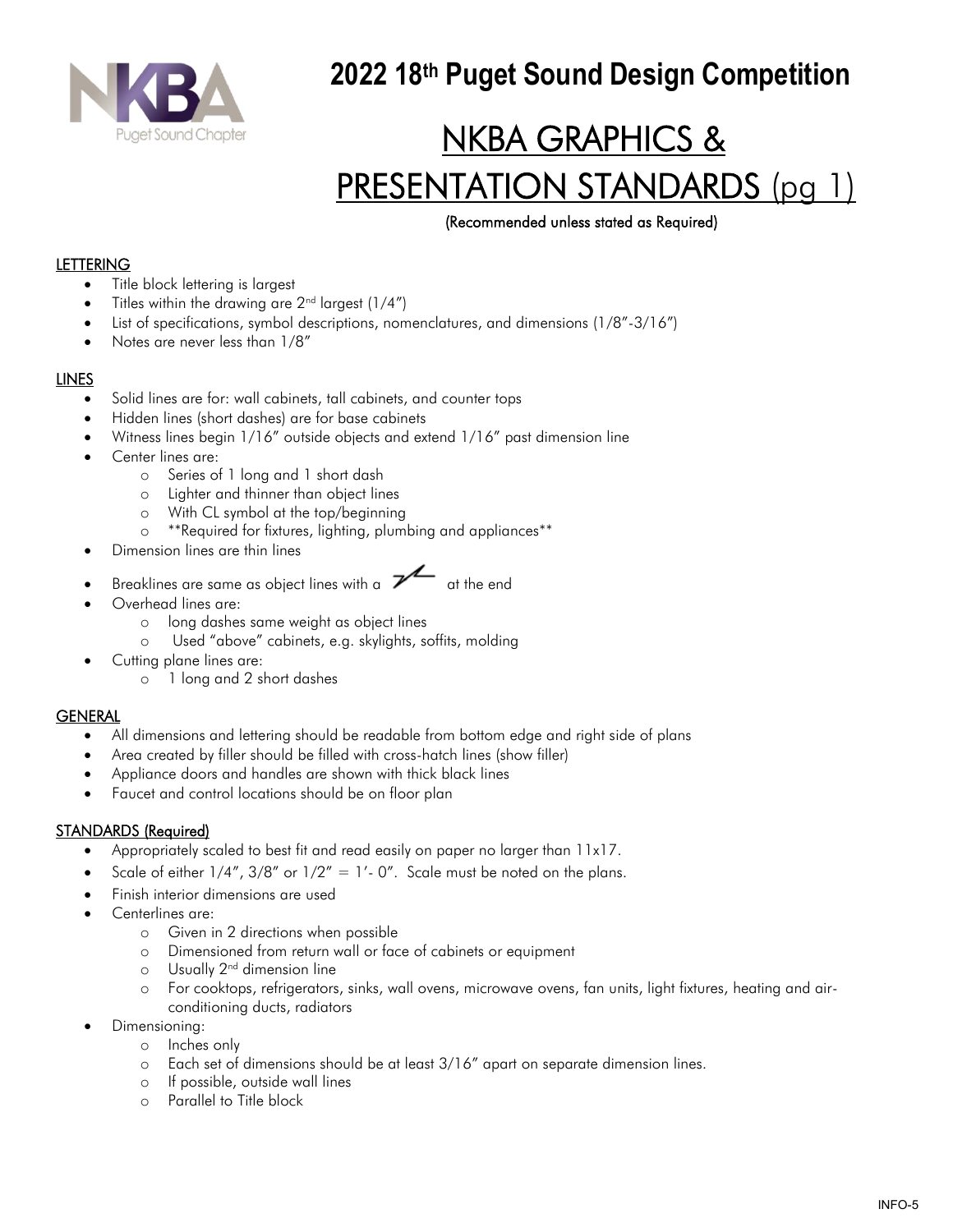

# NKBA GRAPHICS & PRESENTATION STANDARDS (pg 2)

#### FLOOR PLAN (Required)

- Dimension lines on a floor plan are usually: 1<sup>st</sup> set is wall segments  $2^{nd}$  set is centerlines  $3^{rd}$  set is overall
- Cabinet/Appliance Nomenclature is:
	- Identified inside area of position (with cabinet trim and finish designated outside with an arrow clarifying exactly where the trim is located). Any additional information must be designated with  $#$  within a cabinet area and information should be cross-referenced on same sheet.

#### OR

- o Circled reference # on floor plan and cabinet code on elevations or cross-reference list on floor plan. Any additional information should be included in this cross-reference list.
- Any special design features, materials, etc. should be shown in scaled section view
- Overall length of any wall to have cabinets, fixtures, etc.
- Each wall opening is measured from OUTSIDE TRIM
- Fixed structures are dimensioned
- Ceiling height (usually in center of plan)
	- Island and peninsula require:
		- o Overall dimensions.
		- o Positioned from two directions; measured from return wall or face of cabinets/equipment

#### ELEVATIONS (Required)

- One elevation representing the most significant wall is required. Additional elevations may be included to fully explain your project.
- Dimension cabinets with toe kick and finished height
- Show a portion of doors/drawers to indicate style and handle/pull placement
- Show counter top thickness and backsplash height
- Doors, windows, etc. should have trim included in overall dimensions
- Dimension lines are usually:
	- o l<sup>st</sup> set is cabinets' widths, heights, depths
	- o 2<sup>nd</sup> set is centerlines
		- o 3 rd set is overall

#### MECHANICAL PLAN (Not required to enter Puget Sound Chapter Design Contest, though can be helpful.)

- Shows outline of cabinets, countertops, and fixtures with NO nomenclature.
- Has overall room dimensions
- Shows electrical/lighting, plumbing, heating, air conditioning and ventilation systems, and minor wall/door changes
- Has mechanical legend
- CL (center line) dimensions in 2 directions when possible

#### PERSPECTIVES (While not required, may be included to fully represent your project.)

#### BEFORE PLANS (While not required, before plans may be included to fully represent your project.)

- Before plans do NOT have to follow presentation standards.
- A simple line drawing can help the existing conditions.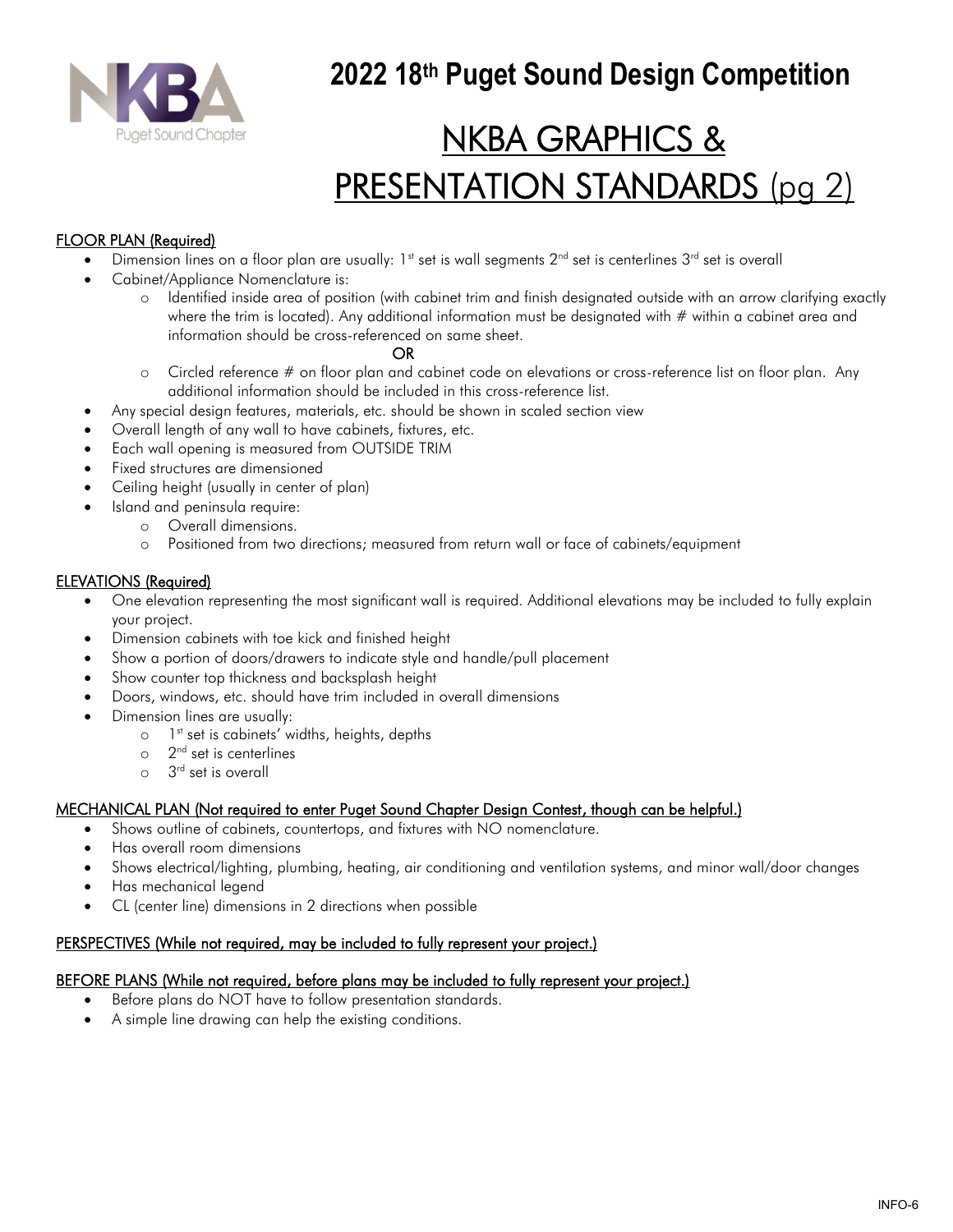

### **Judges Scoring Sheet** (Pass / Fail)

#### **SAFETY & ERGONOMICS** (Pass / Fail)

-Application of the NKBA Kitchen & Bathroom Planning Guidelines

-**Safety Examples**: distance from vent hood to cooking surface, tub/shower entry point, adequate clearances

**-Ergonomic Examples:** countertop height, microwave placement, location of doorways and wall cabinets

| • All Spaces | (Circle) |
|--------------|----------|
|              |          |
|              |          |
|              |          |
|              |          |
|              |          |

#### **PRESENTATION** (Pass / Fail)

- **Floor Plan** (required) ……………………………………………….. Pass / Fail o Legible, dimensioned, and accurately drawn to scale
- **Elevation(s)** (1 page minimum)…………………………………....... Pass / Fail
	- o Legible, dimensioned, and accurately drawn to scale
- **Note**: Mechanical plan not required for chapter design competition.
- **Note:** Scale must be noted on all drawings.

\_\_\_\_\_\_\_\_\_\_\_\_\_\_\_\_\_\_\_\_\_\_\_\_\_\_\_\_\_\_\_\_\_\_\_\_\_\_\_\_\_\_\_\_\_\_\_\_\_\_\_\_

### **COMMENTS**

*NKBA Use Only* 

TOTAL: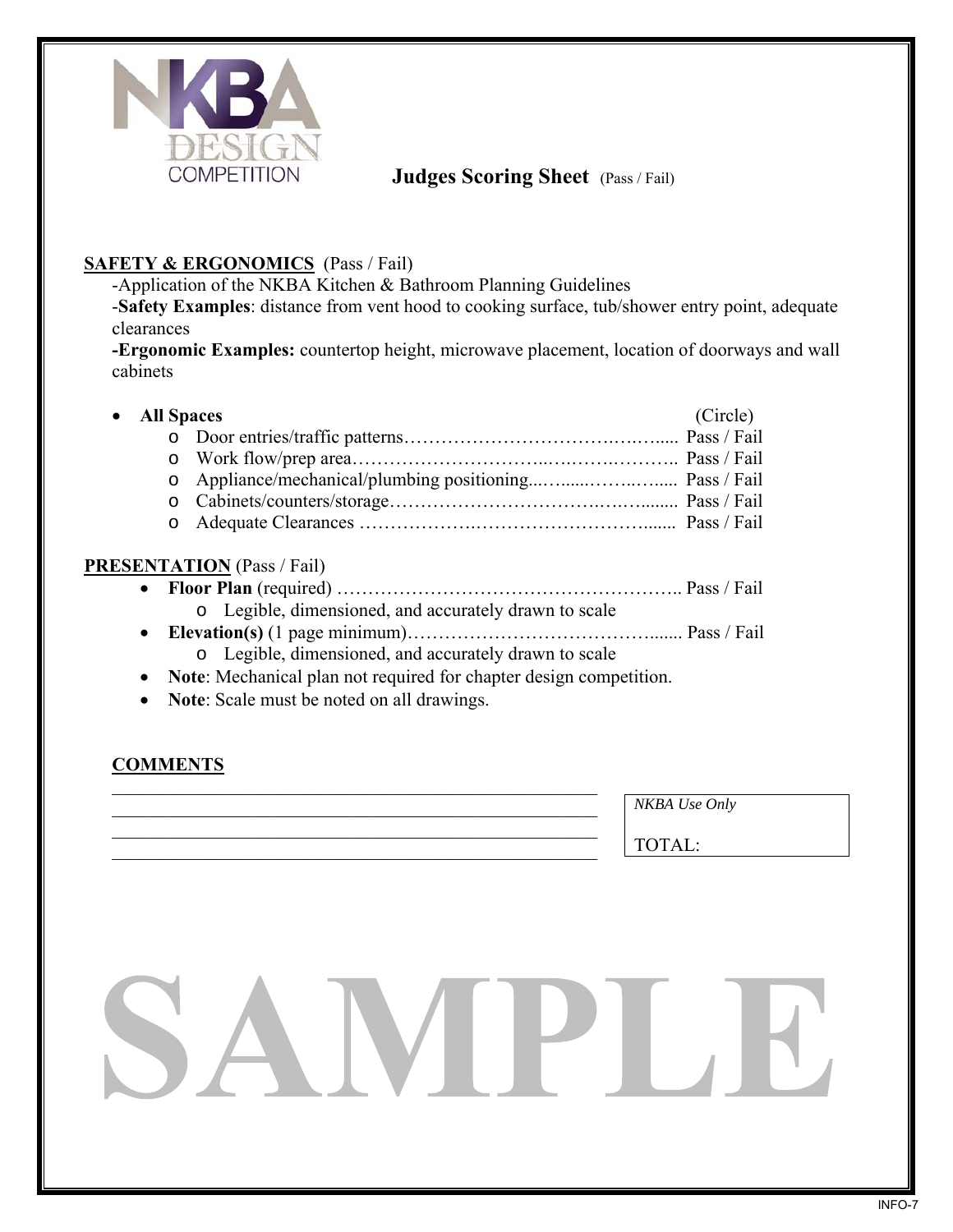

### **Judges Scoring Sheet** (100 points total)

#### **CLIENT NEEDS** (20 points)

- **Objectives:** Were the objectives solved?.....................…………............... \_\_\_\_\_
- **Challenges:** Were the challenges creatively solved?......……...…............. \_\_\_\_\_

#### **SOLUTION** (20 points)

-How well these areas relate and compliment the overall design

-Overall product selection paired with a high-functioning floor plan in creating a viable design solution

- **Appliance/Mechanical/Plumbing Selections** …...…………..…....... \_\_\_\_\_
- **Materials Selection** ………….....….....…...…………....……............ \_\_\_\_\_
- **Flow of space** for process, productivity, function, efficiency & enjoyment....

#### **CREATIVITY** (50 points)

Distinctive use of materials, space, and current technology to produce an outcome that exceeds client expectations

- **Creative Concept**…………...…………...…………………………... \_\_\_\_\_ o Design solution to meet client's needs and accommodate their wants
- **Design Integration** ……………………………………………………<u>……</u> o Execution and use of space
- **Creative Use of Components**…………...…………………....……... \_\_\_\_\_ o Use of products, materials, and design elements
- **Visual Appeal**…………………………...………………………….... \_\_\_\_\_ o "The Wow Factor"
- **Elements**………………………………....………………………....... \_\_\_\_\_ o Line, shape, form, space, texture, and color
- **Principles**………………………………...………………………....... \_\_\_\_\_
	- o Balance, rhythm, emphasis

#### **DESIGN COMPETITION ENTRY PRESENTATION** (10 points)

- **Design Statement** (required)……………………………………........ \_\_\_\_\_
	- o Concise description that understandably conveys the project
- Photography (required)………………………………………………
	- o Portrays the project in its best light

### **COMMENTS**